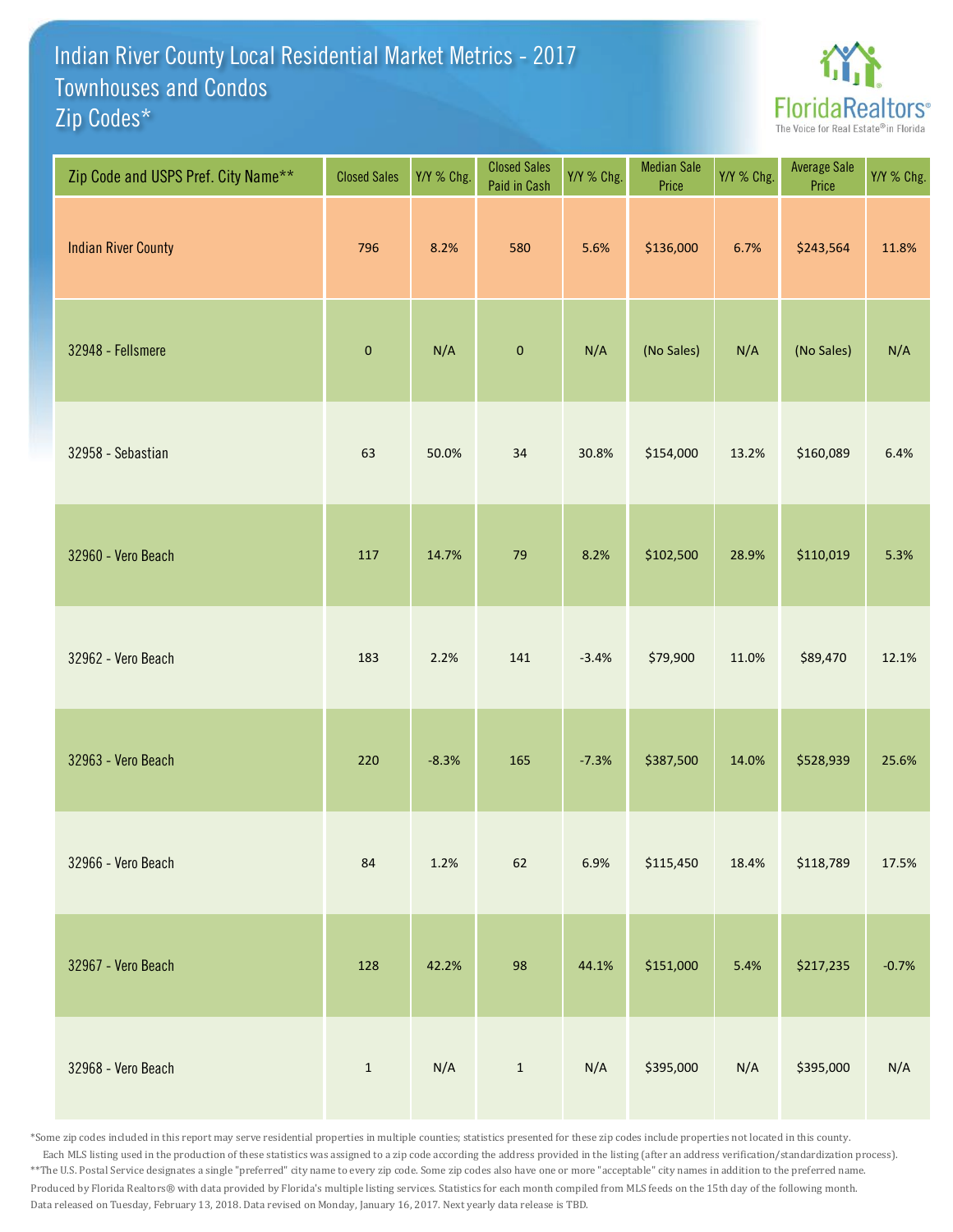## Indian River County Local Residential Market Metrics - 2017 Zip Codes\* Townhouses and Condos



| Zip Code and USPS Pref. City Name** | <b>Dollar Volume</b> | Y/Y % Chg. | Pct. of Orig. List<br><b>Price Received</b> | Y/Y % Chg. | <b>Median Time to</b><br>Contract | Y/Y % Chg. | <b>New Listings</b> | Y/Y % Chg. |
|-------------------------------------|----------------------|------------|---------------------------------------------|------------|-----------------------------------|------------|---------------------|------------|
| <b>Indian River County</b>          | \$193.9 Million      | 20.9%      | 94.2%                                       | 0.6%       | 54 Days                           | $-10.0%$   | 996                 | 7.3%       |
| 32948 - Fellsmere                   | (No Sales)           | N/A        | (No Sales)                                  | N/A        | (No Sales)                        | N/A        | $\mathbf{0}$        | N/A        |
| 32958 - Sebastian                   | \$10.1 Million       | 59.7%      | 94.3%                                       | $-1.0%$    | 72 Days                           | 20.0%      | 76                  | 11.8%      |
| 32960 - Vero Beach                  | \$12.9 Million       | 20.8%      | 95.2%                                       | 2.1%       | 36 Days                           | $-21.7%$   | 137                 | 18.1%      |
| 32962 - Vero Beach                  | \$16.4 Million       | 14.6%      | 95.5%                                       | 1.4%       | 40 Days                           | $-11.1%$   | 236                 | 16.3%      |
| 32963 - Vero Beach                  | \$116.4 Million      | 15.2%      | 93.6%                                       | 1.1%       | 88 Days                           | $-18.5%$   | 326                 | 6.2%       |
| 32966 - Vero Beach                  | \$10.0 Million       | 18.9%      | 92.4%                                       | $-1.8%$    | 61 Days                           | 35.6%      | 80                  | $-29.8%$   |
| 32967 - Vero Beach                  | \$27.8 Million       | 41.2%      | 94.1%                                       | $-0.3%$    | 49 Days                           | $-9.3%$    | 137                 | 14.2%      |
| 32968 - Vero Beach                  | \$395,000            | N/A        | 88.0%                                       | N/A        | 7 Days                            | N/A        | $\overline{2}$      | N/A        |

\*Some zip codes included in this report may serve residential properties in multiple counties; statistics presented for these zip codes include properties not located in this county. Each MLS listing used in the production of these statistics was assigned to a zip code according the address provided in the listing (after an address verification/standardization process). \*\*The U.S. Postal Service designates a single "preferred" city name to every zip code. Some zip codes also have one or more "acceptable" city names in addition to the preferred name. Produced by Florida Realtors® with data provided by Florida's multiple listing services. Statistics for each month compiled from MLS feeds on the 15th day of the following month. Data released on Tuesday, February 13, 2018. Data revised on Monday, January 16, 2017. Next yearly data release is TBD.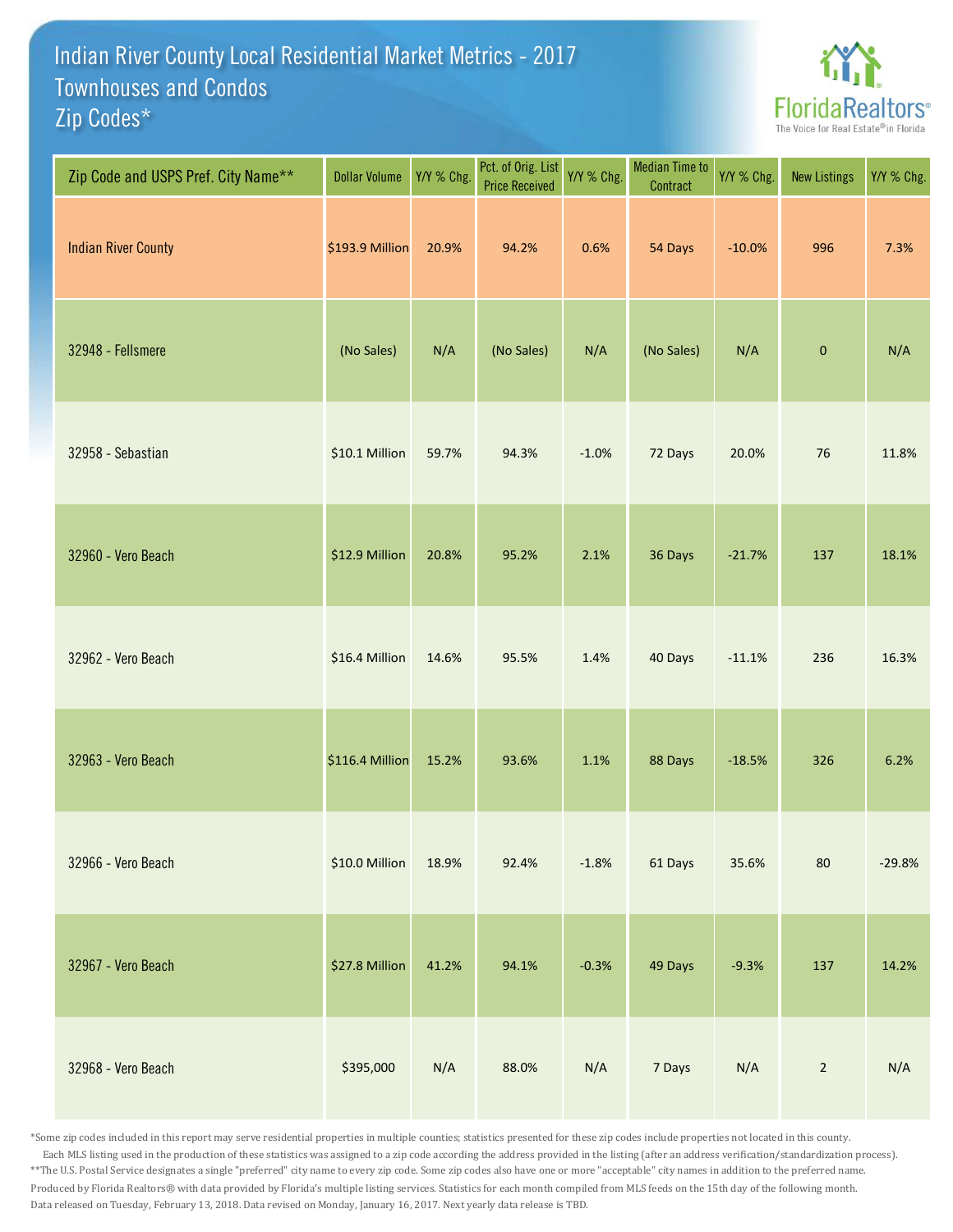## Indian River County Local Residential Market Metrics - 2017 Zip Codes\* Townhouses and Condos



| Zip Code and USPS Pref. City Name** | <b>New Pending</b><br><b>Sales</b> | Y/Y % Chg. | Pending<br>Inventory | Y/Y % Chg. | Active Inventory Y/Y % Chg. |          | <b>Months Supply</b><br>of Inventory | Y/Y % Chg. |
|-------------------------------------|------------------------------------|------------|----------------------|------------|-----------------------------|----------|--------------------------------------|------------|
| <b>Indian River County</b>          | 819                                | 4.2%       | 68                   | $-21.8%$   | 326                         | $-0.9%$  | 4.9                                  | $-9.3%$    |
| 32948 - Fellsmere                   | $\pmb{0}$                          | N/A        | $\mathbf 0$          | N/A        | $\pmb{0}$                   | N/A      | 0.0                                  | N/A        |
| 32958 - Sebastian                   | 67                                 | 42.6%      | $\mathbf{3}$         | $-50.0%$   | 11                          | $-52.2%$ | 2.1                                  | $-68.2%$   |
| 32960 - Vero Beach                  | 119                                | $-0.8%$    | $\,$ 8 $\,$          | $-46.7%$   | 30                          | 0.0%     | 3.1                                  | $-11.4%$   |
| 32962 - Vero Beach                  | 199                                | 5.9%       | 14                   | 0.0%       | 42                          | $-2.3%$  | 2.8                                  | $-3.4%$    |
| 32963 - Vero Beach                  | 222                                | $-5.5%$    | $30\,$               | 20.0%      | 190                         | 6.7%     | 10.4                                 | 16.9%      |
| 32966 - Vero Beach                  | $80\,$                             | $-12.1%$   | $\sqrt{6}$           | $-33.3%$   | $13\,$                      | $-43.5%$ | $1.9\,$                              | $-42.4%$   |
| 32967 - Vero Beach                  | 131                                | 24.8%      | $\overline{7}$       | $-61.1%$   | 39                          | 21.9%    | $3.7$                                | $-14.0%$   |
| 32968 - Vero Beach                  | $\mathbf{1}$                       | N/A        | $\pmb{0}$            | N/A        | $\pmb{0}$                   | N/A      | $0.0\,$                              | N/A        |

\*Some zip codes included in this report may serve residential properties in multiple counties; statistics presented for these zip codes include properties not located in this county. Each MLS listing used in the production of these statistics was assigned to a zip code according the address provided in the listing (after an address verification/standardization process). \*\*The U.S. Postal Service designates a single "preferred" city name to every zip code. Some zip codes also have one or more "acceptable" city names in addition to the preferred name. Produced by Florida Realtors® with data provided by Florida's multiple listing services. Statistics for each month compiled from MLS feeds on the 15th day of the following month. Data released on Tuesday, February 13, 2018. Data revised on Monday, January 16, 2017. Next yearly data release is TBD.